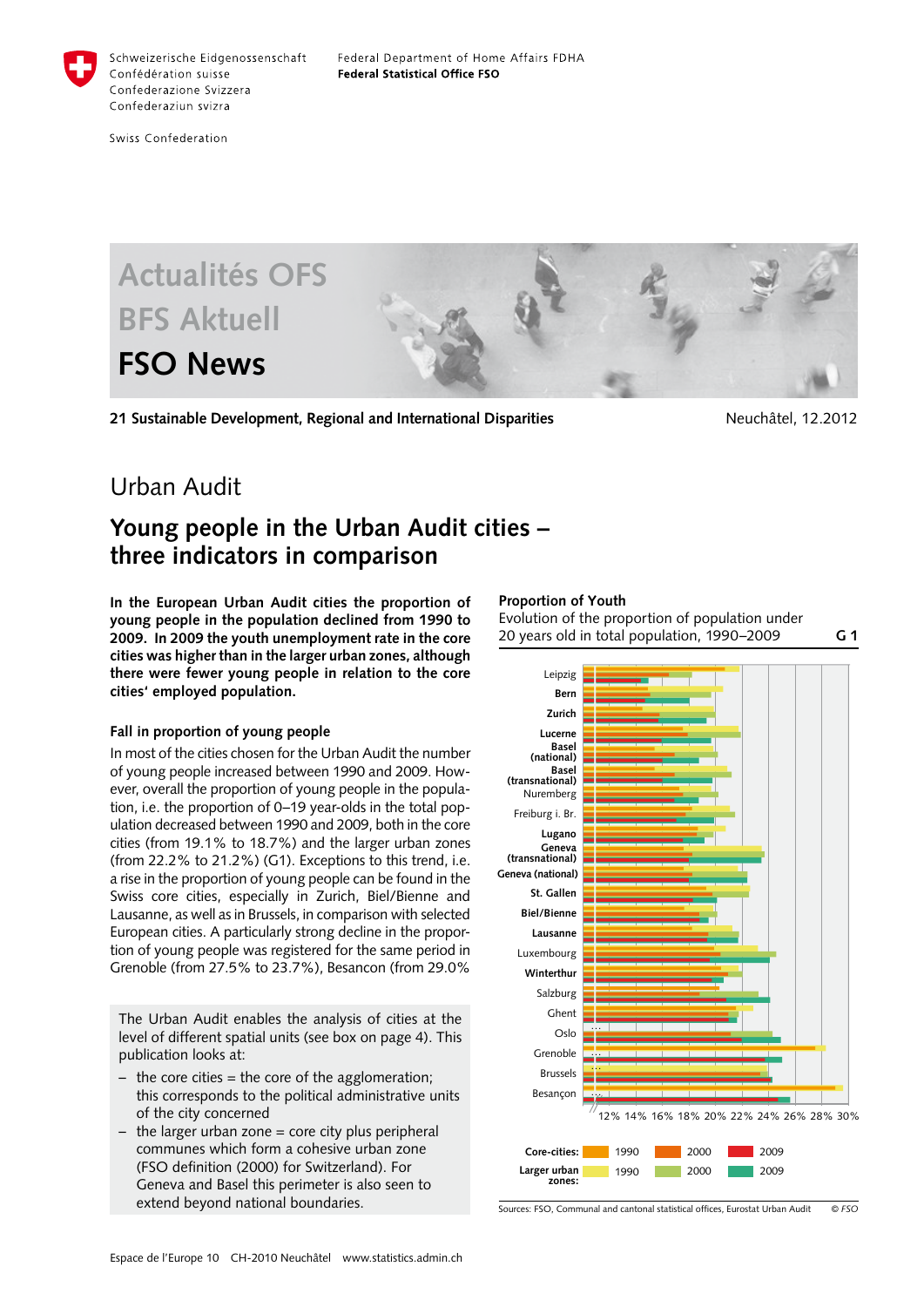to 24.7%) and Leipzig (from 20.7% to 14.4%). This downward trend is not, however, continuous: Whereas the proportion of young people increased between 1990 and 2000 in several cities, it shrank overall between 2000 and 2009. The only Swiss cities to show a continuous decline in the proportion of young people between 1990 and 2009 were Lugano and at larger urban zone level in Bern. In the transnational larger urban zones Geneva has been stable, while in Basel it has decreased by approximately one percentage point between 1990 and 2009.

#### **The youth dependency ratio may be higher in the larger urban zones,...**

The youth dependency ratio is the number of 0–19 yearolds in relation to the number of 20–64 years-olds, i.e. the relation of the number of people not yet of an age at which it is usual to be economically active to the number of people of working age. In 2009, the youth dependency ratio was higher in larger urban zones of all the selected Urban Audit cities than in their core cities (G2). Zurich and Bern have the lowest youth dependency ratio of the Swiss cities, both in their core city and in their larger urban zone. In the larger urban zones, Geneva and Lausanne show the highest values, Winterthur and Biel/Bienne in the core cities.

**G 2**

#### **Young dependency rate, 2009**

Ratio of persons aged under 20 to the population of 20–64 year olds (number of persons for 100 persons 20–64)

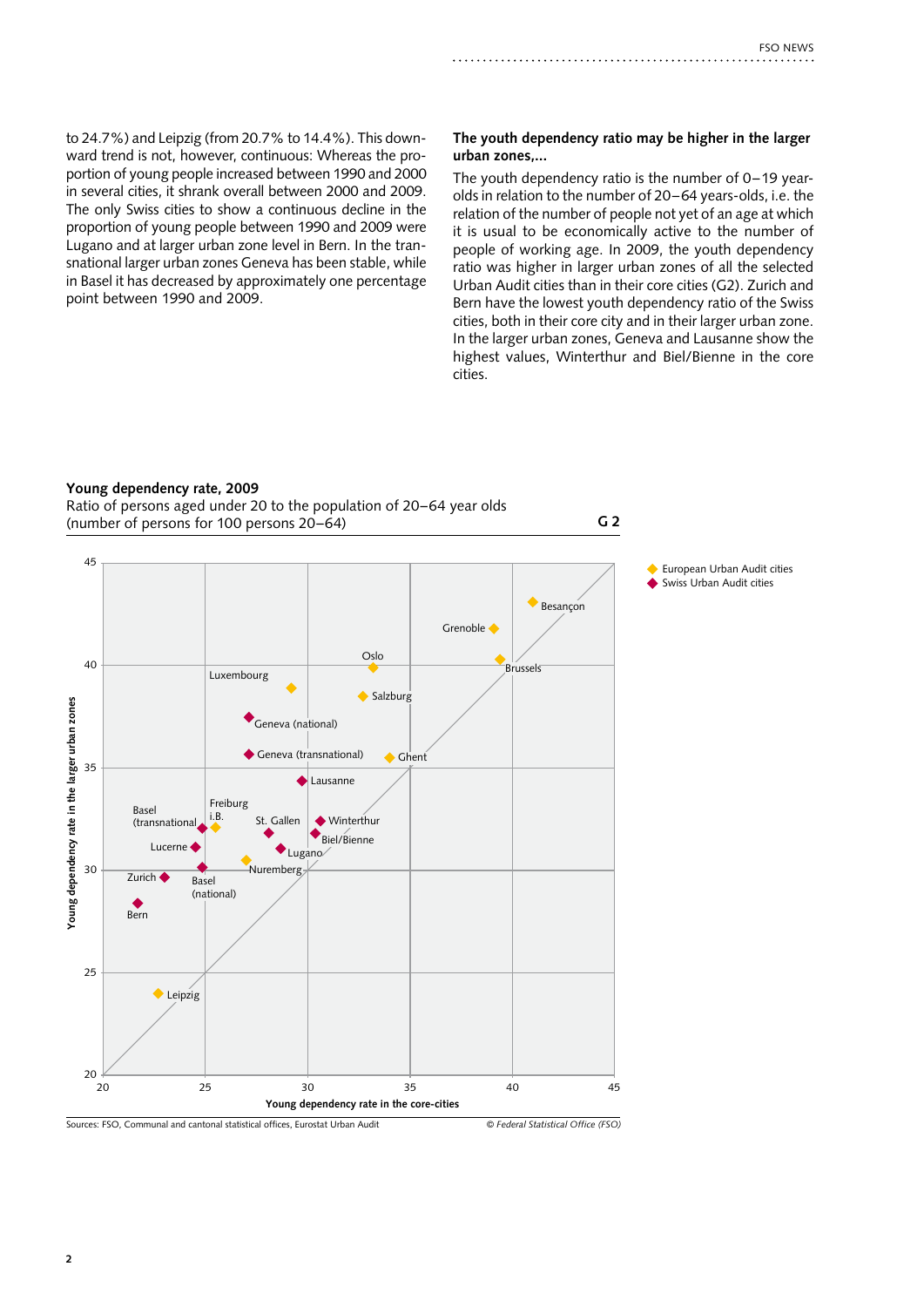

**Youth unemployment in 2009, for the Swiss Urban Audit cities** Proportion of unemployed young people (15–24) in the labour force

The transnational larger urban zone of Geneva shows a high ratio. One should bear in mind here that many of the communes in this larger urban zone are in France: the French cities, e.g. Besancon and Grenoble tend to show high youth dependency ratios.

In comparison with the selected European cities, Brussels and the French cities have the highest youth dependency ratio in both core city and larger urban zone, while Leipzig has the lowest ratio.

### **...but there is greater youth unemployment in the core cities.**

The average unemployment rate, i.e. the proportion of unemployed 15–24 year-olds among all economically active 15–24 year-olds, was 5.6% in the ten Swiss cities of the Urban Audit and 4.4% in the larger urban zones in 2009 (G3). Lugano, Geneva, Biel/Bienne and Lausanne show the highest values, Zurich and Bern the lowest.

The youth unemployment rate in the larger urban zone of Zurich is higher in particular in its peripheral communes, whereas nearly all of the remaining nine larger urban zones show higher values in their core cities. In particular the larger urban zones of Biel/Bienne, St. Gallen, Winterthur and Lucerne have lower rates in their peripheral communes than in their core cities. The greatest disparities between core and peripheral communes are found in Lugano, Geneva and Lausanne.

### **The Urban Audit in brief**

The data collection «Urban Audit» provides information and reference measurements on various aspects of the living conditions in European cities based on approximately 200 indicators covering three spatial levels: larger urban zones, core cities and neighbourhoods). Switzerland conducts the Urban Audit under the auspices of the Federal Statistical Office (FSO) and the Federal Office for Spatial Development (ARE), together with its ten most populated cities Zurich, Geneva, Basel, Bern, Lausanne, Winterthur, Lucerne, St. Gallen, Lugano and Biel/Bienne. For the cities of Geneva and Basel, larger urban zone communes in the neighbouring countries are also included as the economic and social network extends beyond Swiss territory.

#### **European comparison – selection of cities**

Two conditions applied to the selection of European cities for comparison with Switzerland: their importance to Switzerland and the availability of identical data for several cities. Cities that were included, but which had no data for the desired reporting period are not represented.